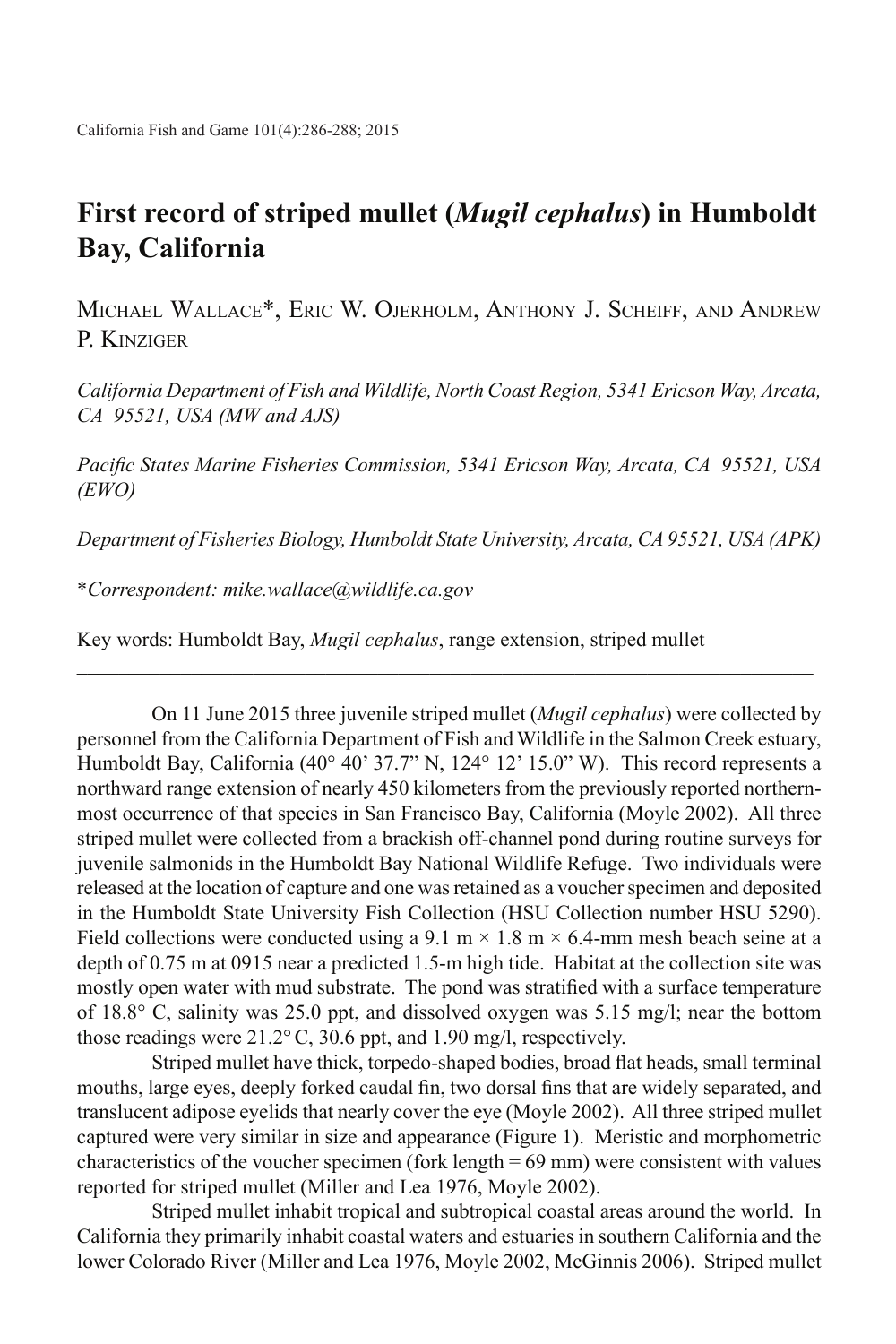

**Figure 1**.—Striped mullet (*Mugil cephalus*) captured by California Department of Fish and Wildlife personnel on 11 June 2015 in an off-channel pond in Salmon Creek Estuary, Humboldt Bay, Humboldt County, California; the scale is in millimeters.

have been reported as far north as San Francisco Bay during El Niño years, but they are rare north of Point Conception (Moyle 2002). They are sometimes among the most abundant fish captured in southern California estuaries (Horn and Allen 1981, Moyle 2002). They were once very abundant in the Salton Sea but now are rare (Moyle 2002, McGinnis 2006) or possibly extirpated (CDFW 2014). They tolerate a wide range of salinities, having been collected in water from 0 to 75 ppt, but cannot tolerate temperatures much below  $\sim15^{\circ}$ C. Striped mullet often ascend rivers and have been found many kilometers upstream of saltwater in rivers such as the Colorado River, Santa Margarita River, and Los Angeles River (Moyle 2002).

Water quality conditions in the Salmon Creek estuary on 11 June 2015 were similar to conditions typically observed in mid- to late summer during 2010–2014 (Wallace and Allen 2015). Also, ocean temperatures off the coast of California were approximately  $3^\circ$ C warmer than historic averages in the Fall of 2014, which ranked among the warmest conditions observed during the last 30 years (data from NOAA Northwest Fisheries Science Center; http://www.nwfsc.noaa.gov). Numerous warm-water fishes and invertebrate species that are usually found in more southern waters have been detected off the coast of California during the past 6 to 12 months (Rogers 2014). It is plausible that the striped mullet moved northward from southern or central California and found their way into Humboldt Bay and the Salmon Creek Estuary during these warm water conditions.

## **Acknowledgments**

We thank V. Bleich, R. Lea, and an anonymous reviewer for many helpful comments that greatly improved this paper.